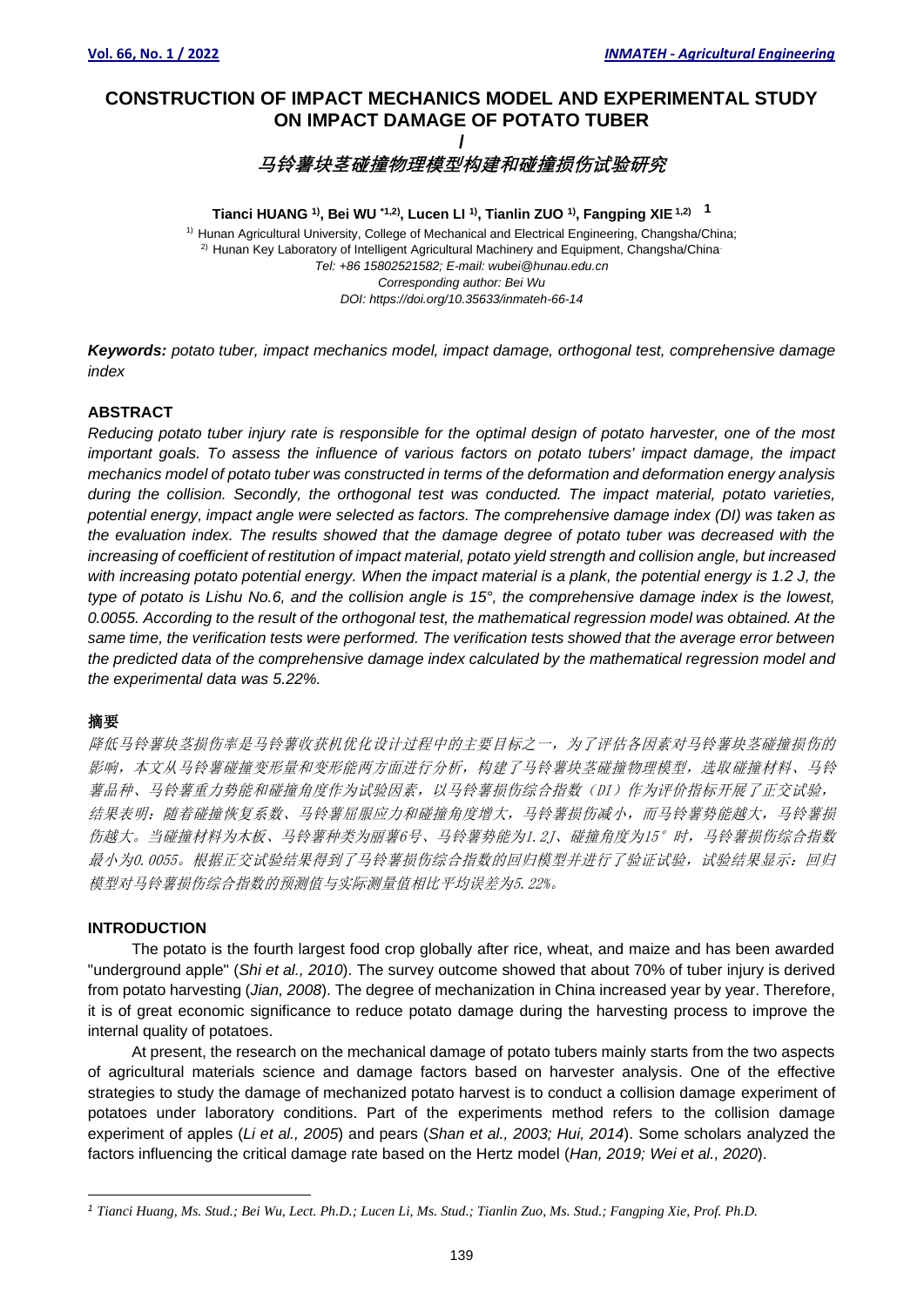There are also some scholars who analyzed dynamical systems theory (*Parks et al., 1990*). To study the damage degree of potato, a device of potato model was designed (*Ito et al., 1994*). Peters has an assessment of the degree of external damage of potato, based on the appearance of the epidermis (*Peters, 1996*). However, mechanized harvesting also damages the inner structure of potatoes; some investigators studied internal damage changes through mathematical models (*Stephen and McRae, 1998*), the MRI (*Thybo et al., 2004*) and computer-assisted analysis (Mayer et al., 2017).

Researchers, in turn, carry out a comprehensive and systematic classification of the Internal and external forms of damage (*Baritelle et al., 2000*; *Arfa, 2007; Mayer et al., 2017*). From the previous research, respiration rate, damage area, damage volume, and damage ratio have all been proposed as indicators of injury assessment to analyze the impact of each factor on the damage degree of potato (*Han, 2019; Mathew and Hyde, 1997; Molema et al., 2000*). There is, however, little isolated information regarding the comprehensive damage index. So, the problem of potato collision damage cannot be comprehensively evaluated. Therefore, this paper aimed to build the mechanistic model of the deformation and deformation energy during the collision process to study the factors affecting the damage of the potato. Then we can analyze the relationship between each factor and the comprehensive damage index, and each factor aligned in order of increasing the comprehensive damage index.

#### **MATERIALS AND METHODS**

#### *Deformation analysis*

The collision of potato tubers involves two phases, elastic compression phase and elastic-plastic compression phase. Tubers damage begins to occur at critical points between two phases. The collision model of potato tuber and impact material was developed based on Herz-Mindlin contact theory, (*Zhi, 2017; Han, 2019*), which discussed the elastic compression phase up to the critical point during the collision. In the discussion of contact problems, it is generally assumed that:

The potato tuber was simplified to a uniform and isotropic ellipsoid.

The material of the contact body is in an elastic state.

The contact point of the potato tuber and impact material gradually becomes elliptical.

The friction of contact surface and potato falling are not considered.

The potato tuber occurs slight strain during collision. That is: the size of the contact surface is much smaller than the radius of curvature of the elastomers (i.e., potato tubers and impact material) surface.

According to Hertz theory, the relationship between the elastic phase loading and the amount of compressive deformation can be obtained as follows:

$$
F = \frac{4}{3} E^* \sqrt{R^*} \delta^{\frac{3}{2}}
$$
 (1)

Where:

*F* denotes the contact loading, [N];  $\delta$  represents the amount of compressive deformation, [mm];

*R\** expresses equivalent radius of contact between potato tuber and impact material, [mm]; Since the collision between the potato tuber and the impact material could be simplified as a collision between a sphere and a plane, the equivalent radius equals the curvature radius of potato tuber at collision point.

*E\** represents the equivalent modulus of elasticity of potato tuber and impact material, [MPa], which can be obtained as follows:

$$
\frac{1}{E^*} = \frac{1 - \mu_1^2}{E_1} + \frac{1 - \mu_2^2}{E_2}
$$
 (2)

Where:

 $E_I$  denotes the modulus of elasticity of potato tuber, [MPa];

*E<sup>2</sup>* denotes the modulus of elasticity of impact material, [MPa];

*μ<sup>1</sup>* represents the Poisson's ratio of potato tuber;

*μ<sup>2</sup>* represents the Poisson's ratio of impact material.

As the contact loading increases, the stresses within the contact body also increase. These stresses eventually cause the material within the sphere to yield. The deformation at this initial point of yielding is known as the critical deformation. Jackson and Green (*Jackson and Green, 2005*) derive this critical deformation analytically using the von Mises yield criterion.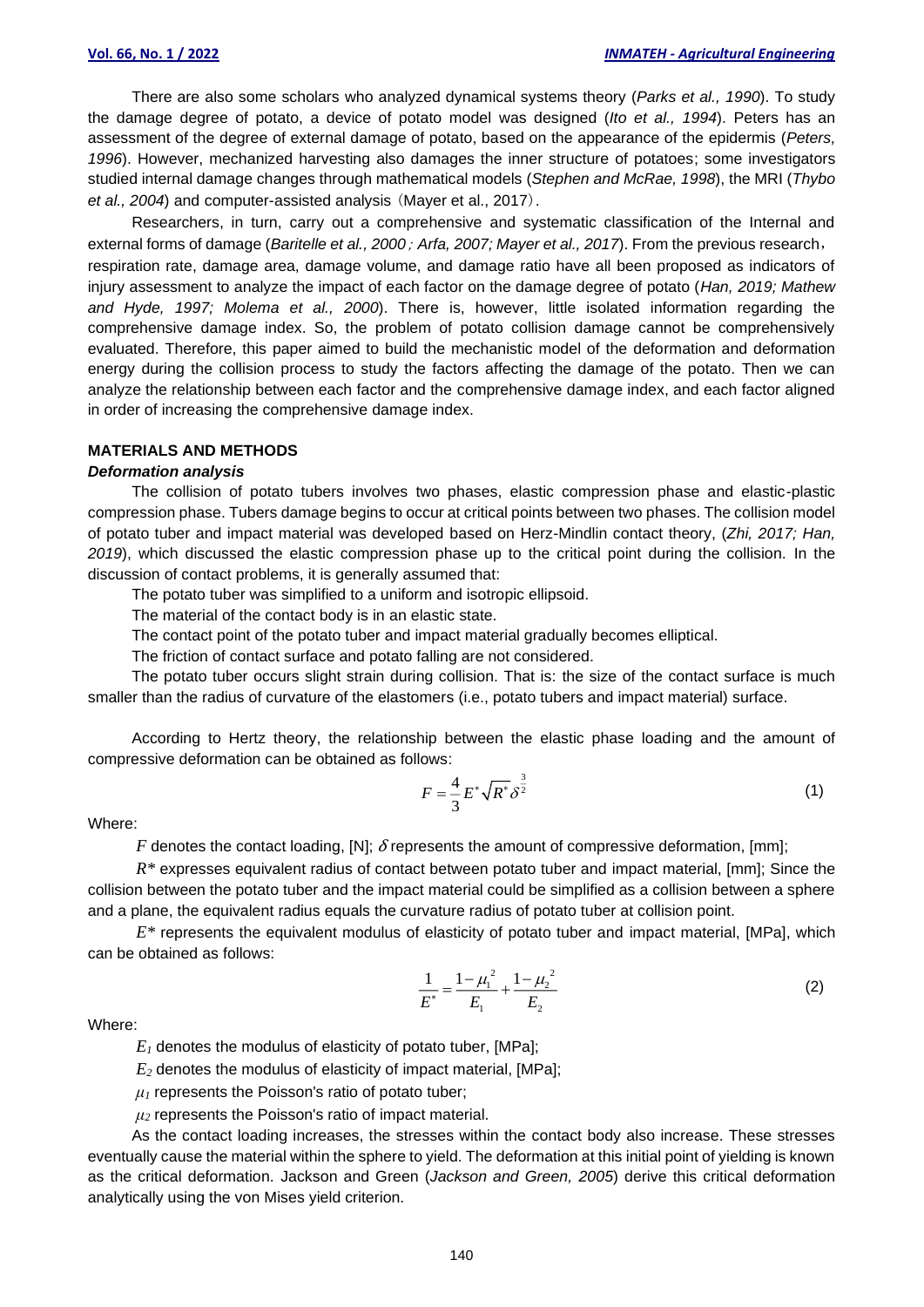The relationship between material yield strength and critical deformation can be written as follows:

$$
\begin{cases}\n\delta' = (C\sigma')^2 \left(\frac{\pi\sqrt{R^*}}{2E^*}\right)^2 \\
C = \min\left(1.295e^{0.736\mu_1}, 1.295^{0.736\mu_2}\right)\n\end{cases}
$$
\n(3)

Where:

 $\delta^{'}$ denotes the critical deformation at the initial point of yielding, [mm];

 $\sigma^{'}$  represents the yield strength of contact material, [MPa];

*C* is the coefficient.

Substituting equation (3) into equation (1), the critical contact loading was calculated. The resulting critical contact loading at initial yielding is:

$$
F = \frac{R^{*2} \left(\pi C \sigma'\right)^3}{6E^{*2}}
$$
\n
$$
\tag{4}
$$

And then, the maximum elastic energy before tubers damaged (i.e., on the verge of yielding, or plastic deformation) can be expressed as (*Green, 2005*):

$$
W_1 = \frac{4}{3} E^* \sqrt{R^*} \int_0^{\delta} (\delta^{3/2}) d\delta = \frac{(\pi C \sigma')^5 R^{*3}}{60 E^{*4}}
$$
 (5)

#### *Deformation energy analysis*

During the collision between potato tuber and impact material, according to the kinetic energy theorem, the following relation is satisfied before the collision.

$$
T_0 = mgh = \frac{1}{2}mv_0^2\tag{6}
$$

where:

 $T<sub>0</sub>$  is the kinetic energy before the collision, [J];

*m* denotes the potato tuber mass, [Kg];

*g* represents the acceleration of gravity, [m/s<sup>2</sup> ];

*h* expresses the drop height, [m];

*ν<sup>0</sup>* is the initial impact speed, [m/s].

The velocity satisfies conservation in the tangent and normal direction during the collision, respectively.

$$
V_1 \sin \lambda = V_0 \sin \varphi \tag{7}
$$

$$
V_1 \cos \lambda = eV_0 \cos \varphi \tag{8}
$$

where:

*ν<sup>1</sup>* denotes the critical velocity after collision, [m/s];

*φ* represents the angle between the velocity *ν<sup>0</sup>* and the normal of the contact surface, [degree];

*λ* expresses the angle between the velocity *ν<sup>1</sup>* and the normal of the contact surface, [degree];

*e* is the coefficient of restitution between potato and impact material.

Then, the kinetic energy after the collision can be expressed as:

$$
T_1 = \frac{1}{2} m v_1^2 \tag{9}
$$

where:

 $T_I$  is the kinetic energy after the collision, [J];

During the actual collision, if heat generation of the friction between potato tuber and collision material was not considered, all the mechanical energy lost is used to cause tubers damage.

Therefore, the amount of loss with the mechanical energy can be expressed as:

$$
E \approx T_0 - T_1 \approx mgh \left( 1 - e^2 \right) \cos^2 \varphi \tag{10}
$$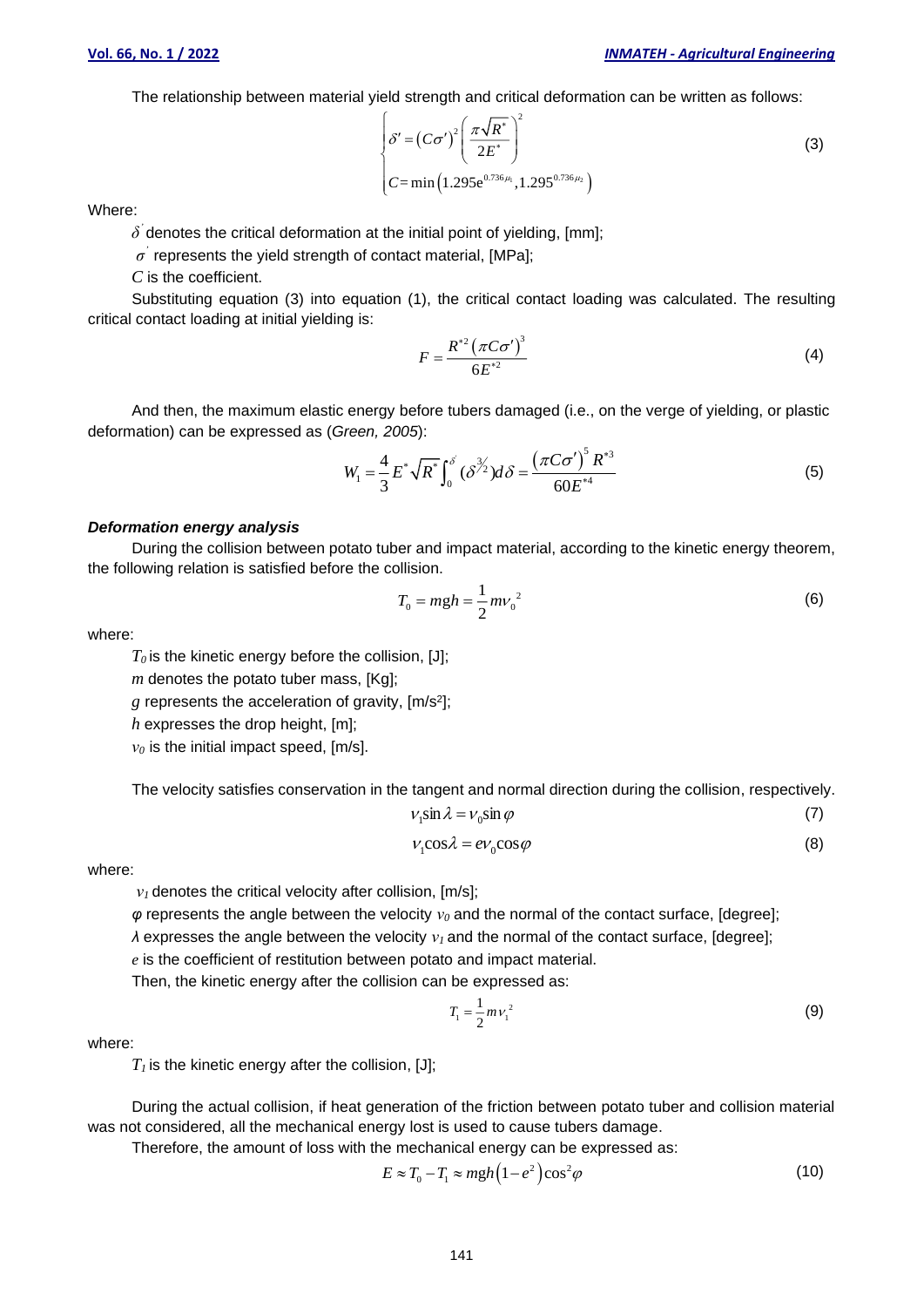**Table 1**

#### *Potato tuber drop impact test platform*

The drop impact test platform is shown in Fig. 1. The testing device consists of a base, inclinationregulated unit, fixation, column, impact material, and height-adjustable stabilizing apparatus. During the experiment, the potato tuber free-drop onto the platform, which was employed to simulate the collision of potato and harvester. Firstly, the drop impact test platform was placed on the ground stably and away from other object to prevent secondary damage to the potato tuber by other factors. Then, the initial height of the potato tuber is controlled by adjusting the height of the height-adjustable stabilizing apparatus, and the angle between the horizontal plane and impact material could be controlled by adjusting the height of the inclination-regulated unit.

The collision angle can be adjusted precisely to  $0^\circ$ , 15° and 30° through the joint action of the fixing device and the tilting device. Finally, the centers of the height-adjustable stabilizing apparatus and potato tuber were guaranteed at the same height, and the vision is aligned such that potato tuber free-drop in the center of the impact material. The impact materials which were selected include steel Q235, aluminum alloy and plank. The thickness of impact material is no less than 10mm (*Jian et al., 2017*).



**Fig. 1 - Potato tuber drop impact test platform**

#### *Orthogonal test scheme*

The orthogonal test was conducted to analyze the influence of the various factors on potato tuber damage. According to impact mechanics model in equation (5) and (10): the coefficient of restitution of the impact material (*e*), the yield stress of the potato (*σ'* ), the modulus of elasticity of potato and impact material (*E<sup>1</sup>* and *E2*), the Poisson's ratio of potato and impact material (*μ<sup>1</sup>* and *μ2*), the curvature radius of potato tuber at collision point (*R\**), the potential energy of the potato tuber before collision (*mgh*) and the collision angle (*φ*) are all linked to potato damage. In these parameters,  $e$ ,  $E_2$  and  $\mu_2$  cannot be precisely controlled in the experiment, but they all depend on the material type, so the collision material type was selected as one of the test factors. Similarly, potato varieties were selected as another test factor considering the uncontrollable of *σ'* , *E1*, *μ<sup>1</sup>* and *R\**. In addition, the potential energy (*mgh*) and the collision angle (*φ*) were selected as the third and fourth test factor, which can be precisely controlled during the test.

Steel Q235, aluminum alloy and plank were selected as impact materials. A uniformly steel ball was used to free fall onto the materials at the same height to obtain the coefficients of restitution *e* between the steel ball and the impact materials, and *E<sup>2</sup>* and *μ<sup>2</sup>* were obtain by consulting materials mechanics books. For potato varieties, three varieties (i.e., Atlantic, Longshu NO.7 and Lishu NO.6) commonly grown in China were selected as test material, and their mechanical parameters (i.e.,  $\sigma$ <sup>'</sup>,  $E_I$  and  $\mu_I$ ) were measured by a universal testing machine (*Caglayan et al., 2018; Celik et al., 2019*). All of the parameters mentioned above are shown in Table 1 and Table 2.

| Mechanical parameters of different impact materials |                      |         |      |  |  |
|-----------------------------------------------------|----------------------|---------|------|--|--|
| Impact materials                                    | $E_2$ [MPa]          | $\mu_2$ |      |  |  |
| Q235 steel                                          | $2.14 \times 10^5$   | 0.27    | 0.55 |  |  |
| Aluminum alloy                                      | $6.8 \times 10^{4}$  | 0.321   | 0.59 |  |  |
| Plank                                               | $1.35 \times 10^{4}$ | 0.37    | 0.72 |  |  |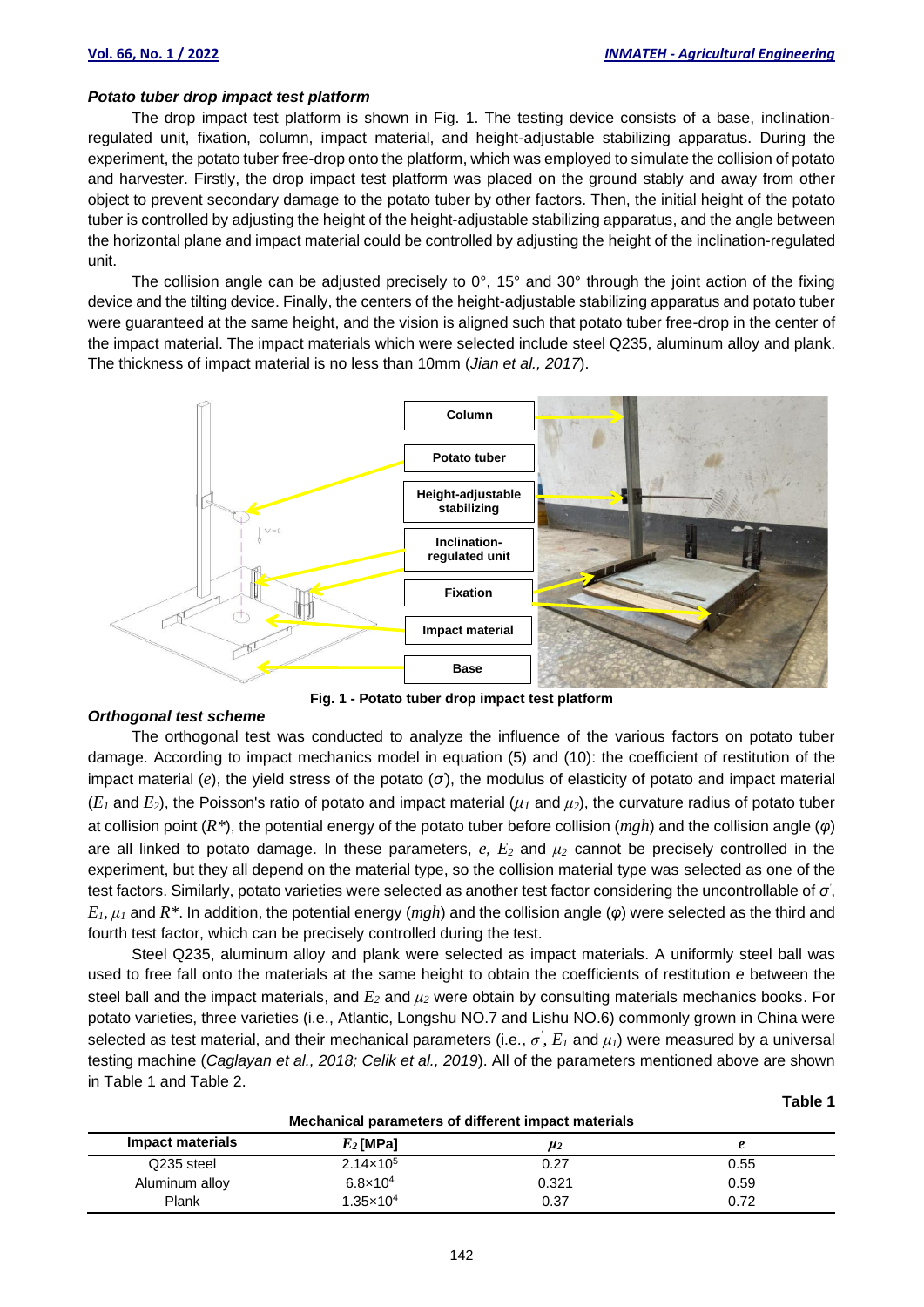**Table 2**

**Table 3**

| Mechanical parameters of different potato varieties<br><b>Potato varieties</b><br>$\sigma$ '[MPa]<br>$E_2$ [MPa]<br>$\mu_2$ |      |       |      |  |  |  |
|-----------------------------------------------------------------------------------------------------------------------------|------|-------|------|--|--|--|
| Atlantic                                                                                                                    | 1.59 | 0.265 | 0.76 |  |  |  |
| Lishu NO.6                                                                                                                  | 1.74 | 0.19  | 1.10 |  |  |  |
| Longshu NO.7                                                                                                                | 1.84 | 0.189 | 0.99 |  |  |  |

During the test, the potato tubers of similar shape and maturity were chosen for each variety. In order to set the potential energy to a certain value before collision, the drop height was calculated according to the tuber mass. In the test, the range of tuber mass was 0.10-0.50 kg and the range of drop height was 0.39-2.81 m. Before the test, the original damaged part was marked to avoid confusion with test damage. The test scheme was designed according to the Box–Behnken design method. The tests were performed with five potato tubers per group, and the results were averaged. The test factors and levels were shown in Table 3.

| <b>Factors and levels</b> |                 |                         |                         |              |  |
|---------------------------|-----------------|-------------------------|-------------------------|--------------|--|
| Level                     | Impact material | <b>Potato varieties</b> | <b>Potential energy</b> | Impact angle |  |
|                           |                 |                         | C [J]                   | D I°I        |  |
| -1                        | Q235 steel      | Atlantic                | 1.2                     |              |  |
|                           | Aluminum alloy  | Lishu NO.6              | 2.4                     | 15           |  |
|                           | Plank           | Longshu NO.7            | 3.6                     | 30           |  |

#### *Evaluation metric*

Potato tuber damage during the mechanical harvest is mainly caused by collision, extrusion and friction. The overall extent of damage to the potato can be determined as undamaged, scuffed, peel damage or severe damage (*Arfa, 2007*). According to different performance situations, the damage type can be divided into epidermal abrasions, tissue damage, and tuber fragmentation (*Jian, 2008*). In this experiment, these three types of potato damage were considered and measured separately, and finally a comprehensive damage index (*DI*) was defined. The measurement methods of the three types of damage were as follows.

(1) The measurement method of epidermal abrasions. The degree of epidermal abrasions was determined by calculating the area of the potato tuber damage part. For assessing the area of potato tuber damage part, the area was approximated with an ellipse. As shown in Fig. 2.

 $S = \pi ab$  (11)

where:

 $S$  denotes the max epidermal damage area,  $[m^2]$ ;

*a* represents the long-axis of the ellipse, [m];

*b* expresses the short-axis of the ellipse, [m].

(2) The measurement method of tuber fragmentation. The crack length was measured with a vernier caliper (0.02 mm accuracy). When multiple cracks were noted, the longest crack was measured; when the longest crack had multiple small branches on both sides, the middle crack was selected; when the longest crack had multiple small branches at the end, the most obvious crack was measured. As shown in Fig. 3.





**Fig. 2 - Epidermal abrasions Fig. 3 - Tuber fragmentation**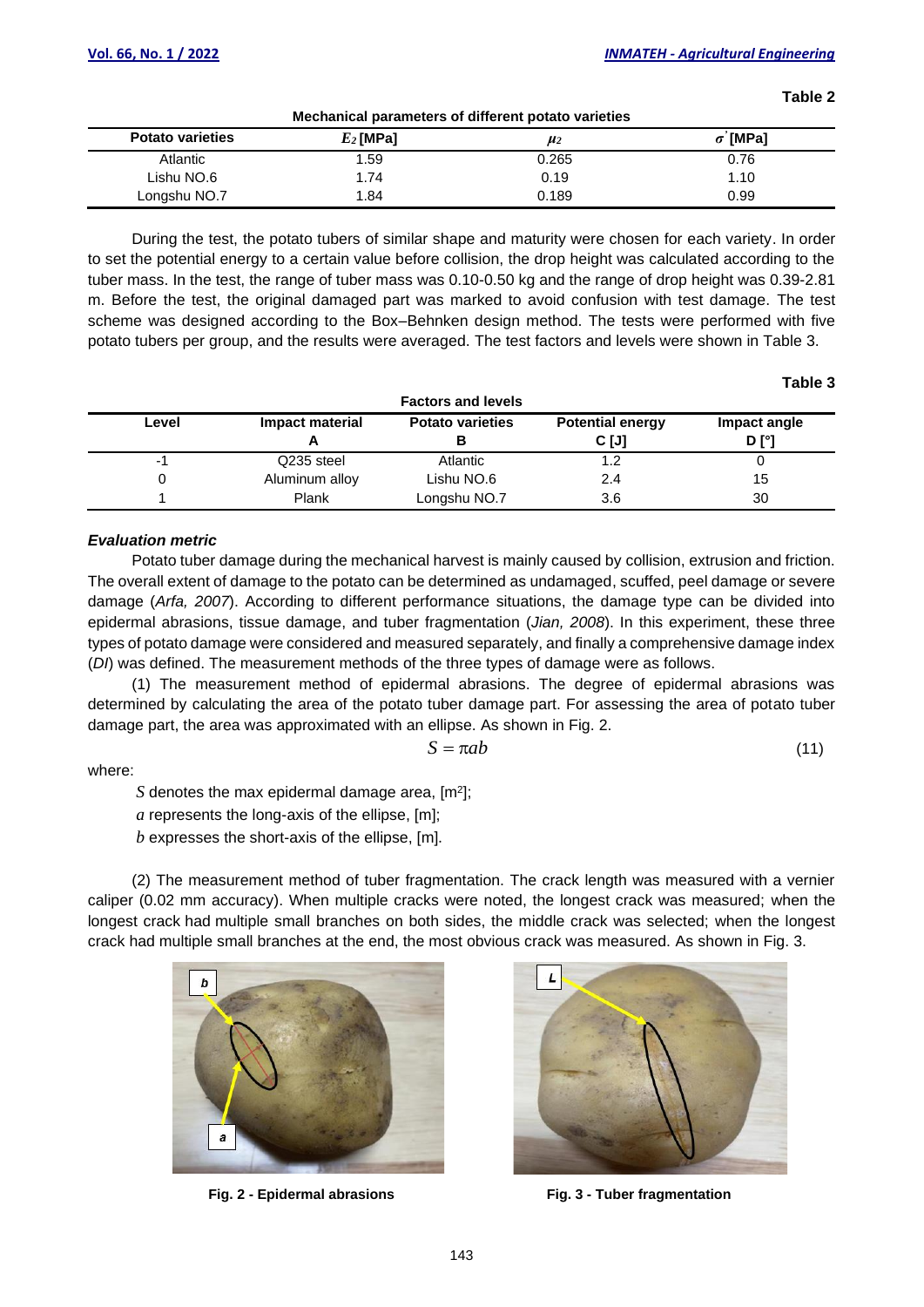(3) The measurement method of tissue damage. Firstly, potato tubers after the collision were placed on dry ground for five days. Secondly, the potato tubers were cut into slices (1 mm in thickness) (*Jian, 2008*) and then photographed the slices, and the photos were imported to Photoshop software. The original images were converted to gray-scale images by adjusting the RGB mode.

The 3\*3 pixels is used as a reference point to check the gray-scale value, and the added value of grayscale of damaged part can be expressed as:

 $K = K_2 - K_1$ 

where:

*K* denotes the added value of gray-scale of damaged part;

 $K_I$  represents the gray value of the undamaged part in the potato tuber;

*K<sup>2</sup>* expresses the gray value of the damaged site in the potato tuber.





(12)

**Fig. 4 - Slices with a thickness of 1mm Fig. 5 - Gray-scale image**

Before constructing comprehensive damage index (*DI*) by weight distribution of three types of damage, the measured data should be processed without dimensionality as follows:

$$
X_{m'(k)} = \frac{\left| X_{m(k)} - \overline{X}_m \right|}{\sigma} \tag{13}
$$

where:

 $X_{m'k}$  represents the dimensionless data;

 $X_{m(k)}$  represents the raw data of the  $k^{th}$  element derived from the evaluation metrics;  $\overline{\phantom{a}}$ 

*X* denotes the average values of the same evaluation indices;

*σ* is the standard deviation of the same evaluation indices.

Then the comprehensive damage index (*DI*) was constructed using three factors, including the epidermal damaged area, the length of the fissure and the added value of gray-scale (*Bin, 2018*), which can be calculated by:

$$
DI = 0.25 \cdot X_{S'} + 0.35 \cdot X_{K'} + 0.4 \cdot X_{L'}
$$
\n(14)

where:

*DI* denotes the comprehensive damage index;

*X<sup>S</sup>'* is the dimensionless data of epidermal damage area;

*XK'* is the dimensionless data of added value of gray-scale;

*X<sup>L</sup>'* is the dimensionless data of length of the fissure.

#### **RESULTS**

#### *Orthogonal test results*

The range analysis results are shown in Table 4. The order of influencing factors for the comprehensive damage index is as follows: impact material>potential energy>potato varieties>impact angle. In addition, the results showed that the comprehensive damage index was the lowest when the impact material was a plank, the potential energy was 1.2J, the type of potato was Lishu NO.6, and the impact angle was 15°.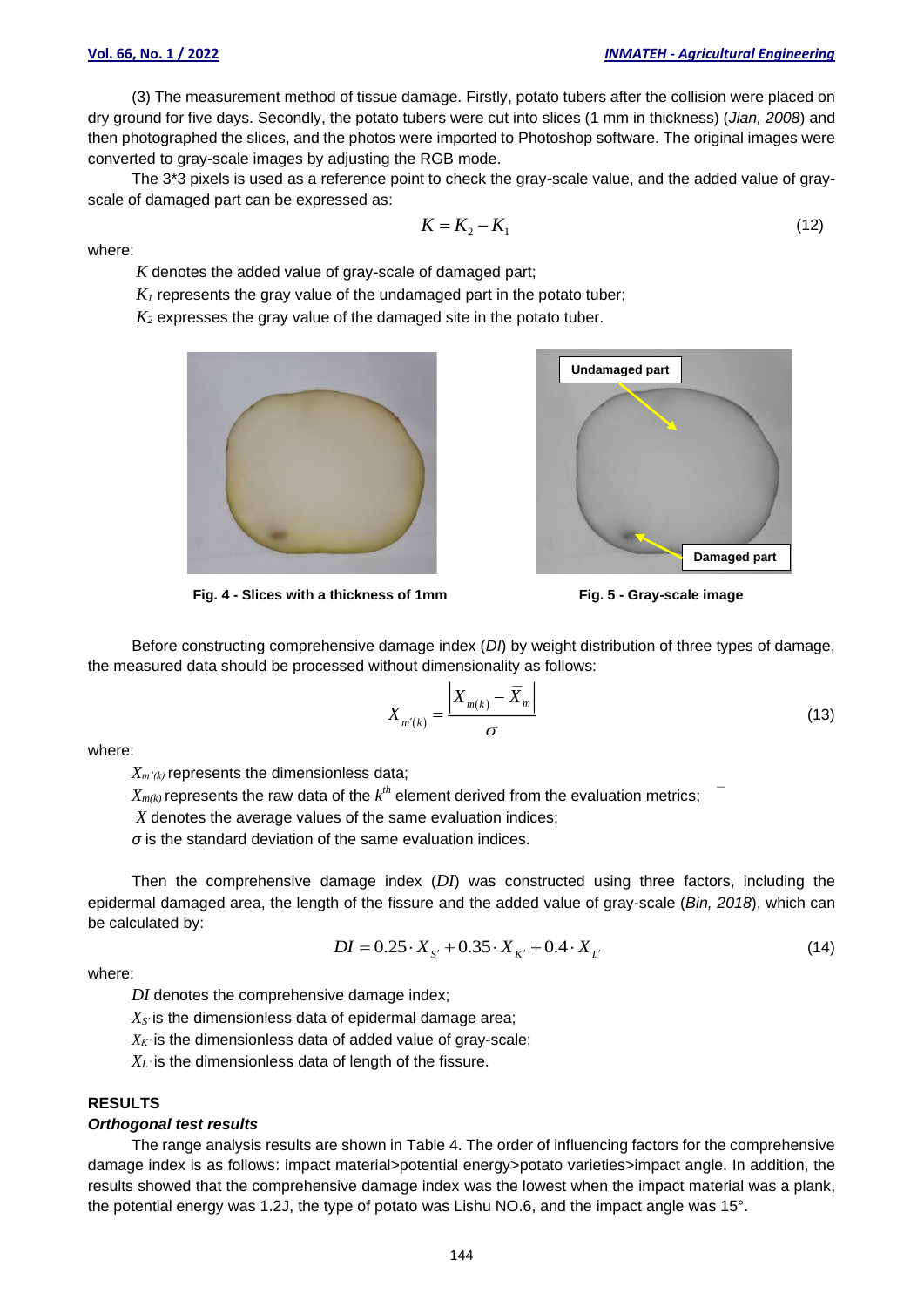| Test No.                | Impact material  | <b>Potato varieties</b> | <b>Potential energy</b> | Impact angle       |        |
|-------------------------|------------------|-------------------------|-------------------------|--------------------|--------|
|                         | $\boldsymbol{A}$ | $\boldsymbol{B}$        | $C$ [J]                 | $D$ [ $^{\circ}$ ] | DI     |
| $\mathbf{1}$            | $\pmb{0}$        | $-1$                    | 1                       | $\pmb{0}$          | 0.5140 |
| $\overline{2}$          | 0                | $\pmb{0}$               | 0                       | 0                  | 0.2526 |
| $\overline{3}$          | $-1$             | $-1$                    | $\overline{0}$          | $\overline{0}$     | 0.4917 |
| $\overline{\mathbf{4}}$ | $\pmb{0}$        | $-1$                    | $\mathbf 0$             | $-1$               | 0.4566 |
| $\overline{5}$          | $-1$             | $\pmb{0}$               | $-1$                    | $\mathbf 0$        | 0.3096 |
| 6                       | 0                | $\mathbf 0$             | $\mathbf{1}$            | $-1$               | 0.4055 |
| $\overline{7}$          | 1                | $\mathbf 0$             | 0                       | 1                  | 0.3054 |
| 8                       | $\overline{0}$   | $\overline{1}$          | $\overline{0}$          | $\overline{1}$     | 0.2296 |
| $\overline{9}$          | $\overline{0}$   | $-1$                    | $\overline{0}$          | $\overline{1}$     | 0.2972 |
| 10                      | 1                | $\overline{0}$          | $\overline{1}$          | $\mathbf 0$        | 0.2576 |
| $\overline{11}$         | 1                | 1                       | $\overline{0}$          | $\overline{0}$     | 0.3841 |
| 12                      | $\pmb{0}$        | $\overline{0}$          | $-1$                    | $\overline{1}$     | 0.2166 |
| $\overline{13}$         | $\pmb{0}$        | 1                       | $\overline{1}$          | $\overline{0}$     | 0.4247 |
| $\overline{14}$         | 1                | $-1$                    | $\mathbf 0$             | $\overline{0}$     | 0.3388 |
| 15                      | 1                | $\pmb{0}$               | $\pmb{0}$               | $-1$               | 0.1412 |
| 16                      | $\pmb{0}$        | $\pmb{0}$               | $\pmb{0}$               | $\,0\,$            | 0.2526 |
| 17                      | $\mathbf{1}$     | $\overline{0}$          | $-1$                    | $\overline{0}$     | 0.0055 |
| $\overline{18}$         | $-1$             | $\overline{0}$          | $\overline{0}$          | $\overline{1}$     | 0.5014 |
| 19                      | 0                | $\pmb{0}$               | $\overline{1}$          | $\overline{1}$     | 0.3076 |
| 20                      | $\mathbf 0$      | $\mathbf 0$             | $-1$                    | $-1$               | 0.1590 |
| $\overline{21}$         | $-1$             | $\overline{0}$          | $\overline{1}$          | $\overline{0}$     | 0.5608 |
| 22                      | 0                | $-1$                    | $-1$                    | $\,0\,$            | 0.2015 |
| $\overline{23}$         | $\mathbf 0$      | $\mathbf{1}$            | $-1$                    | $\overline{0}$     | 0.1742 |
| 24                      | $-1$             | 1                       | 0                       | $\mathbf 0$        | 0.6598 |
| $\overline{25}$         | $-1$             | $\overline{0}$          | $\mathbf 0$             | $-1$               | 0.4859 |
| 26                      | $\overline{0}$   | $\mathbf{1}$            | $\overline{0}$          | $-1$               | 0.3079 |
| $K_{-1}$                | 0.5015           | 0.3833                  | 0.1777                  | 0.3260             |        |
| $K_0$                   | 0.3000           | 0.2872                  | 0.3646                  | 0.3438             |        |
| $K_1$                   | 0.2388           | 0.3634                  | 0.4117                  | 0.3696             |        |
| $\boldsymbol{R}$        | 0.2627           | 0.0961                  | 0.2340                  | 0.0436             |        |

#### **Experimental results and range analysis**

#### **Table 4**

# **Table 5**

# **Variance analysis of test result of the comprehensive damage index**

| Source of      | Sum of    | <b>Mean</b><br>Degree of |           | $\bm{F}$ - | $P-$   |
|----------------|-----------|--------------------------|-----------|------------|--------|
| variation      | squares   | freedom                  | square    | Value      | Value  |
| Mode           | 0.4872    | 14                       | 0.0348    | 5.1        | 0.0054 |
| A              | 0.2071    | 1                        | 0.2071    | 29.84      | 0.0002 |
| B              | 0.0012    |                          | 0.0012    | 0.1715     | 0.6868 |
| C              | 0.1642    |                          | 0.1642    | 23.66      | 0.0005 |
| D              | 0.0008    |                          | 0.0008    | 0.1160     | 0.7398 |
| AB             | 0.0038    |                          | 0.0038    | 0.5432     | 0.4766 |
| AC             | 2.025E-07 |                          | 2.025E-07 | 0.0000     | 0.9958 |
| <b>AD</b>      | 0.0055    |                          | 0.0055    | 0.7964     | 0.3913 |
| <b>BC</b>      | 0.0010    |                          | 0.0010    | 0.1385     | 0.7169 |
| <b>BD</b>      | 0.0016    |                          | 0.0016    | 0.2369     | 0.6360 |
| CD             | 0.0060    |                          | 0.0060    | 0.8709     | 0.3707 |
| $A^2$          | 0.0353    | 1                        | 0.0353    | 5.08       | 0.0455 |
| B <sup>2</sup> | 0.0391    |                          | 0.0391    | 5.64       | 0.0369 |
| $C^2$          | 0.0024    | 1                        | 0.0024    | 0.3394     | 0.5719 |
| $D^2$          | 0.0006    |                          | 0.0006    | 0.0821     | 0.7798 |
| Residua        | 0.0763    | 11                       | 0.0069    |            |        |
| Lack of Fit    | 0.0763    | 10                       | 0.0076    |            |        |
| Pure Error     | 0.0000    |                          | 0.0000    |            |        |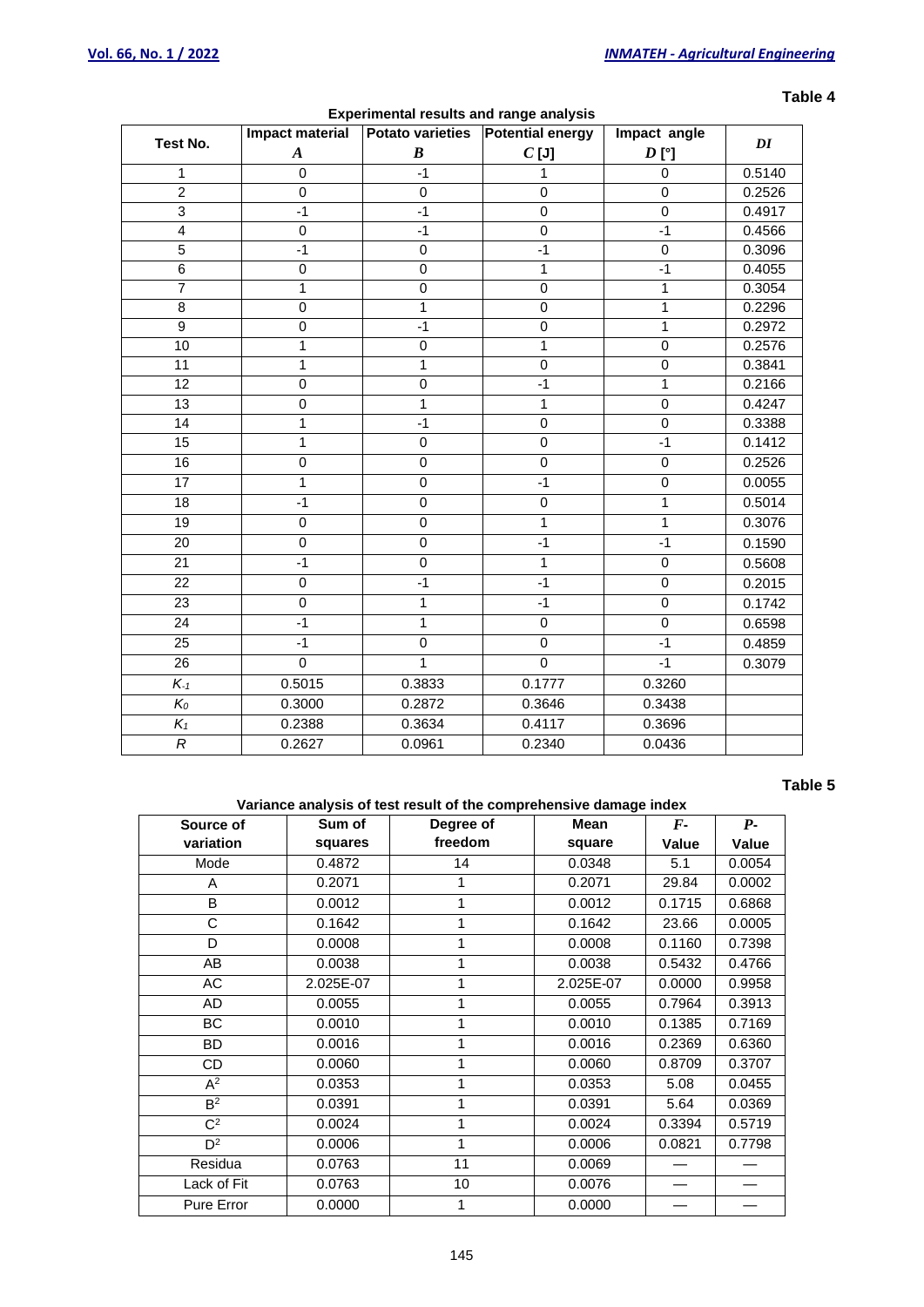The variance analysis of test result was shown in Table 5 and the P-Value shows that the test factor B (potato varieties) and *D* (impact angle) have no significant effect on the comprehensive damage index. On the contrary, factor *A* (impact material) and *C* (potential energy) have significant effect on the comprehensive damage index.

#### *Response surface analysis of the comprehensive damage index*

Design-Expert software was used to plot the response surface of the comprehensive damage index, the effect of various factors and the interaction between various factors on the comprehensive damage index is shown in Fig. 6.



**Fig. 6 - Response surface of the impact material, potato species, potato potential energy and impact angle to the comprehensive damage**

According to the results of Table 1, Table 2, Table 4, and Fig. 6, the comprehensive damage index (*DI*), which represents the damage degree of potato tuber in collision decreased with the increasing of coefficient of restitution of impact material (*e*), potato yield strength (*σ'* ) and collision angle (*φ*), but increased with the increasing of potato potential energy (*mgh*). The experimental results agreed well with the damage phenomenon explained by the mechanic impact model in equation (5) and (10).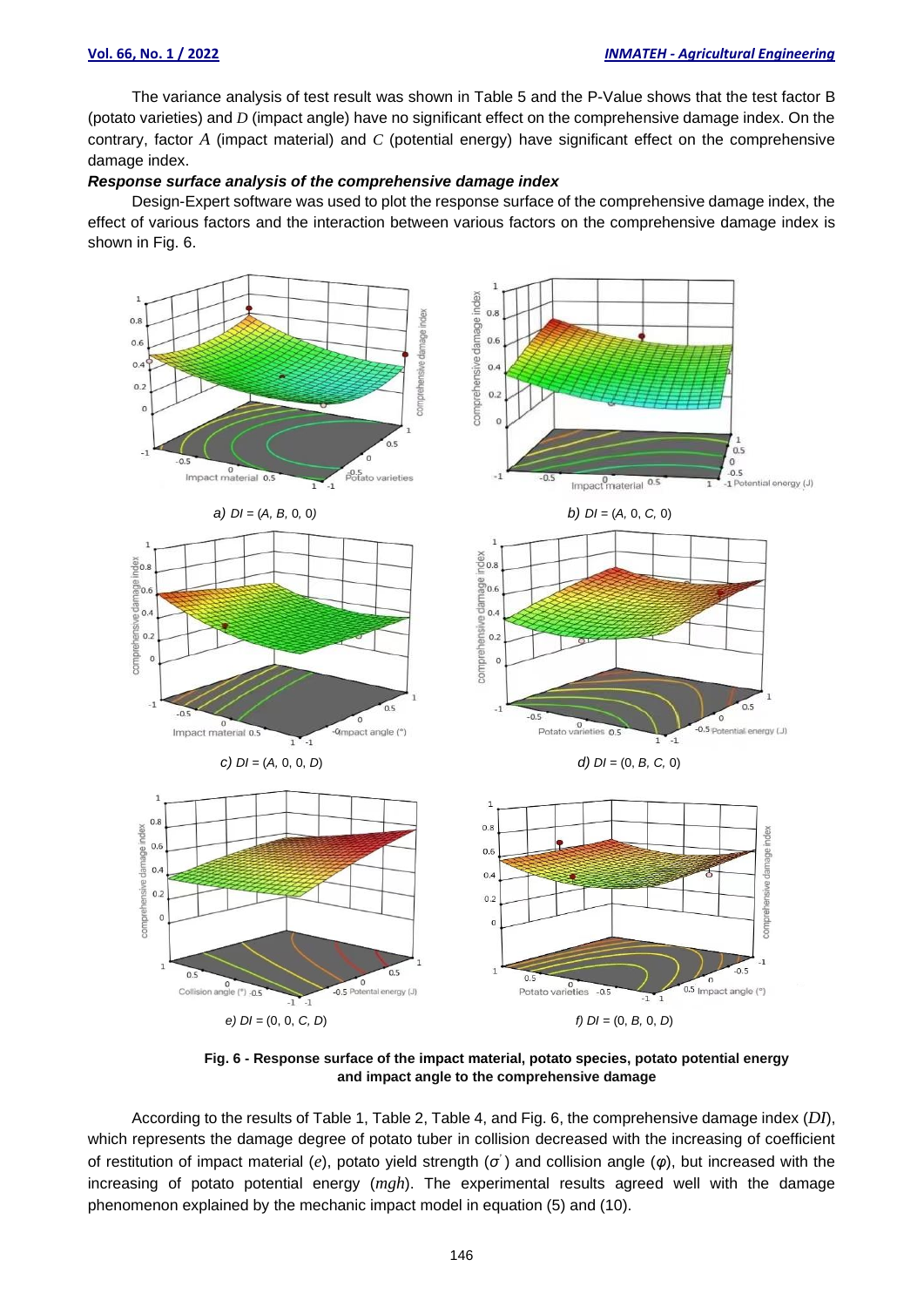**Table 6**

The bigger the coefficient of restitution of the collision material, the less energy lost during the collision and the energy used to damage the potato was less too. Therefore, covering a layer of impact material with a higher coefficient of restitution on the parts of potato harvester to reduce the tuber damage degree should be a feasible method. The higher the potato yield strength, the greater the potato's ability to resist plastic deformation, which means the longer elastic compression phase, and under the premise of no damage, the greater the impact load could bear. These points indicated that potato varieties with high yield strength are more suitable for mechanical harvesting. The larger the potential energy, the greater the initial impact speed, the more mechanical energy lost after a collision, and the greater damage degree.

The larger the collision angle, the greater contact area between the potato tuber and the impact material, which leads to greater damage. Thus, the harvester's operating and structure parameters could be optimized from the perspective of reducing the potential energy of potato tuber being harvested and improving the potato tuber impact angle during harvesting.

#### *Experimental verification*

According to Table 3, the two-regression method was applied to analyze the comprehensive damage index and a mathematical regression model was established to explain the relationship between tuber damage degree and the four test factors.

$$
DI = 0.2526 - 0.1314 \cdot A - 0.0100 \cdot B + 0.1140 \cdot C - 0.0082 \cdot D - 0.0307 \cdot AB + 0.0002 \cdot AC + 0.0372 \cdot AD
$$
  
-0.0155 \cdot BC + 0.0203 \cdot BD - 0.0389 \cdot CD + 0.0899 \cdot A<sup>2</sup> + 0.0947 \cdot B<sup>2</sup> - 0.0232 \cdot C<sup>2</sup> + 0.0114 \cdot D<sup>2</sup> (15)

where:

*A* denotes the impact material; *B* expresses the potato varieties; *C* represents the potato energy; *D* is the impact angle.

The error value *∆* was obtained by performing five randomized validation trials (five potato tubers per group, and Level factors were randomly selected) and comparing the actual measurement results (*DI1*) with the regression model predicted results (*DI2*). The predicted results of the comprehensive damage index *were calculated by the* formula (15). The results of validation trials are shown in Table 6.

| The results of validation trials |    |          |         |           |        |                 |              |
|----------------------------------|----|----------|---------|-----------|--------|-----------------|--------------|
| Test No.                         |    | $\bm{B}$ | $C$ (J) | $D^{(0)}$ | $DI_1$ | DI <sub>2</sub> | $\Delta$ (%) |
|                                  | -1 | 0        | 0       | -1        | 0.5559 | 0.5307          | 4.5          |
| 2                                |    | 0        | 0       | 0         | 0.2423 | 0.2526          | 4.9          |
| 3                                | -1 | -1       | 0       | 0         | 0.5182 | 0.5479          | 5.7          |
| 4                                |    | 0        |         | -1        | 0.4211 | 0.4049          | 3.8          |
| 5                                |    |          |         |           | 0.3878 | 0.4156          | 7.2          |

Table 6 shows that the error values *∆* in each group are less than 10%, so the quadratic regression model of the comprehensive damage index is hereby able to capture the test situation, the average error between the experimental and predicted data was 5.22%. This model can be used to estimate the damage degree of potato tuber collision.

#### **CONCLUSIONS**

(1) The physical model of potato tuber collision was constructed in terms of the deformation and deformation energy analysis during the collision. The model showed that potato damage degree correlates with impact material, potato varieties, potential energy, and impact angle.

(2) The range analysis suggest the order of influencing factors for the comprehensive damage index is as follows: impact material>potential energy>potato varieties>impact angle. The results of the orthogonal test showed that the potato varieties and the impact angle have no significant effect on the comprehensive damage index. On the contrary, impact material and the potential energy have significant effect on the comprehensive damage index. Furthermore, when the impact material is plank, the potential energy is 1.2 J, the potato varieties is Lishu NO.6, and the collision angle is 15 °, the comprehensive damage index is the lowest, 0.0055.

(3) The comprehensive damage index (*DI*) was decreased with the increasing of the coefficient of restitution between impact material and steel (*e*), potato yield strength (*σ'* ) and collision angle (*φ*), but increased with the increasing of potato potential energy (*mgh*).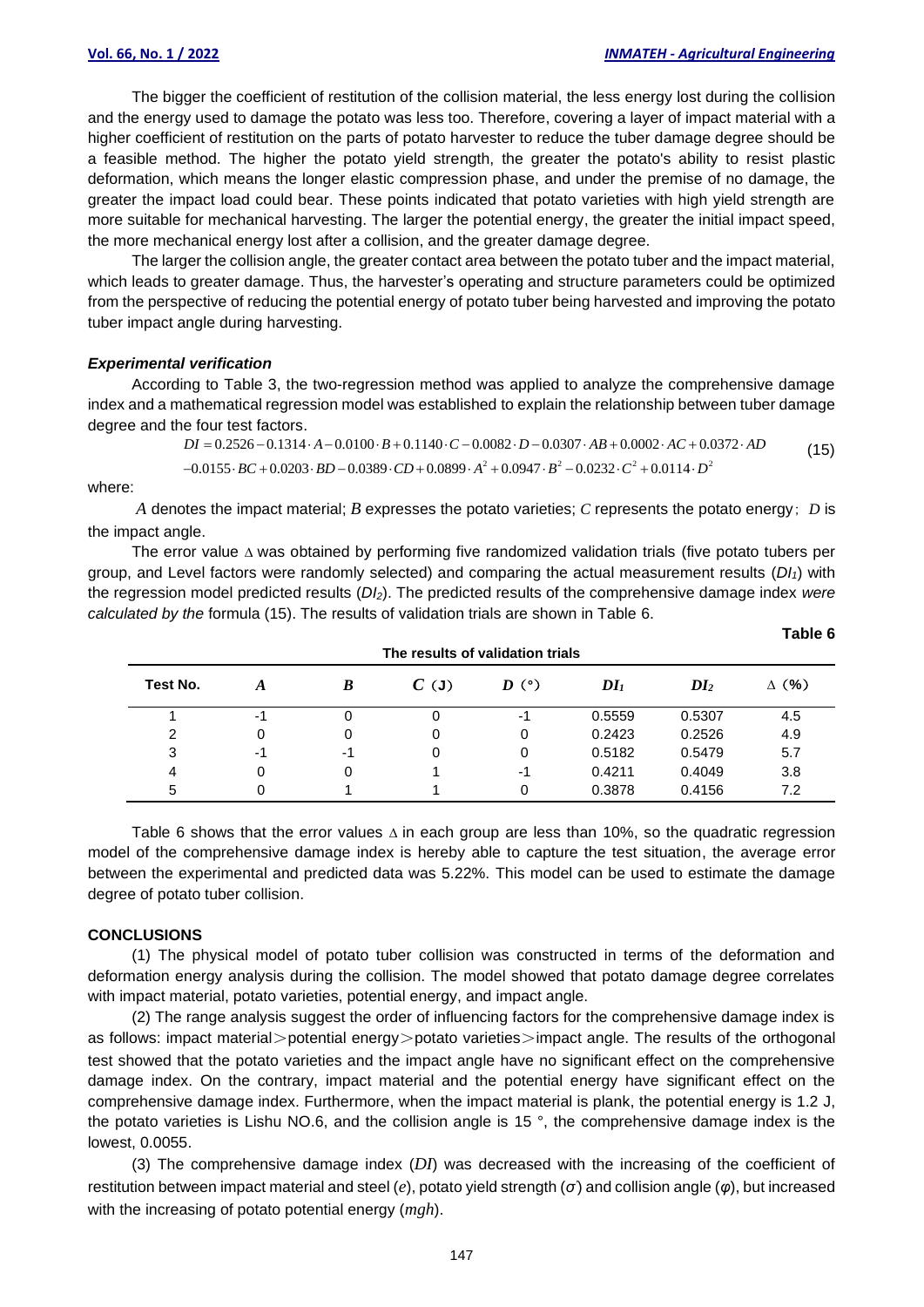(4) The quadratic regression model of the comprehensive damage index is obtained by orthogonal test results. The average error between the predicted data of the comprehensive damage index calculated by the mathematical regression model and the experimental data was 5.22%.

#### **ACKNOWLEDGEMENT**

The study was supported by Hunan Provincial Natural Science Foundation (NO.2019JJ50275) and Hunan Dry Grain Industry Technology System.

#### **REFERENCES**

- [1] Arfa, G.K. (2007). The effect of harvesting operation on potato crop handling. *Misr Journal of Agricultural Engineering*, Vol. 24, pp. 492-503, Egypt.
- [2] Baritelle, A., Hyde, G., Thornton, R., Bajema, R. (2000). A classification system for impact-related defects in potato tubers. *American Journal of Potato Research*, Vol. 77, pp. 143-148, USA.
- [3] Thybo, A.K., Jespersen, S.N., Lærke, P.E., Stødkilde-Jørgensen, H.J. (2004). Nondestructive detection of internal bruise and spraing disease symptoms in potatoes using magnetic resonance imaging. *Magnetic resonance imaging*, Vol. 22, pp. 1311-1317, USA.
- [4] Bin, F., (2018). *Study on Physical Characteristics and Damage of Potato Tubers at Harvesting Stage*  (收获期马铃薯块茎物理特性及损伤机理研究) [Doctoral dissertation, Gansu Agricultural University]. China National Knowledge Infrastructure. https://kns.cnki.net/kns8/defaultresult/index.
- [5] Caglayan, N., Oral, O., Celik, H.K., Cinar, R., Rodrigues, L.C.D.A., Rennie, A.E., Akinci, I. (2018). Determination of time dependent stress distribution on a potato tuber during drop case. *Journal of Food Process Engineering*, Vol. 41, pp. e12869, USA.
- [6] Celik, H. K., Cinar, R., Yilmaz, D., Ulmeanu, M. E., Rennie, A. E., Akinci, I. (2019). Mechanical collision simulation of potato tubers. *Journal of Food Process Engineering*, Vol. 42, pp. e13078, USA.
- [7] Molema, G.J., Bouman, A., Verwijs, B. R., Van Den Berg, J. V., Klooster, J. J. (2000). Subcutaneous tissue discoloration in ware potatoes. 1. A chain analysis in the Netherlands. *Potato research*, Vol. 43, pp. 211-224, Netherlands.
- [8] Green, I. (2005). Poisson ratio effects and critical values in spherical and cylindrical Hertzian contacts. *Applied Mechanics and Engineering*, Vol. 10, pp. 451, Netherlands.
- [9] Hui S., (2014). *Contact Pressure Analysis of Drop Impact for Korea Pear and Bruising Predication Using Finite Element Analysis* (库 尔 勒 香 梨 跌 落 碰 撞 接 触 应 力 分 析 及 损 伤 预 测 的 研 究 ) [Master's dissertation, Shihezi University]. https://kns.cnki.net/kns8/defaultresult/index.
- [10] Han D., (2019). *Mechanical Damage Analysis and Experimental Research on Potato Harvester Elevator*  (马铃薯收获机升运过程机械损伤分析与试验 ) [Master's dissertation, Tohoku University of Agriculture]. https://kns.cnki.net/kns8/defaultresult/index.
- [11] Jackson, R.L., Green, I. (2005). A finite element study of elasto-plastic hemispherical contact against a rigid flat. *Journal of Tribology*, Vol.127, pp. 343-354, USA.
- [12] Jian Z., (2008). *Assessment Technology and Genetic Analysis for Tuber Browning in Potato (Solanum tuberosum)* (马 铃薯 块茎 损伤 评价 技术 研究 及损 伤变 色性 状的 遗传 分析 ) [Doctoral dissertation, Chinese Academy of Agricultural Sciences]. China National Knowledge Infrastructure. https://kns.cnki.net/kns8/defaultresult/index.
- [13] Jian M., Chun W., Sheng X., Wei D., Shao Q., Jing L., (2017). Measurement test analysis of potato restitution coefficient (马铃薯恢复系数测定试验分析). *Journal of China Agricultural University*, Vol.09, pp.93-100, Beijing/ China.
- [14] Li L., Zhi W., (2007). Dropping Impact Mechanical Characteristics of Apple (苹果跌落冲击力学特性研 究). *Transactions of the Chinese Society of Agricultural Engineering*, Vol. 02, pp.254-258, Beijing/China.
- [15] Ito, M., Sakai, K., Hata, S., Takai, M. (1994). Technical Notes: Damage to the Surface of Potatoes from Collision. *Transactions of the ASAE*, Vol. 37, pp. 1431-1433, USA.
- [16] Parks R, Anderson G, Zheng D., (1990). Artificial Potatoes for Damage Research (用于损伤研究的人 造马铃薯). *Advances in Mechanics*, Vol. 03, pp. 425-430, Beijing/China.
- [17] Peters, R. (1996). Damage of potato tubers, a review. *Potato research*, Vol. 39, pp. 479-484, Netherlands.
- [18] Mathew, R., Hyde, G. M. (1997). Potato impact damage thresholds. *Transactions of the ASAE*, Vol. 40, pp. 705-709, USA.